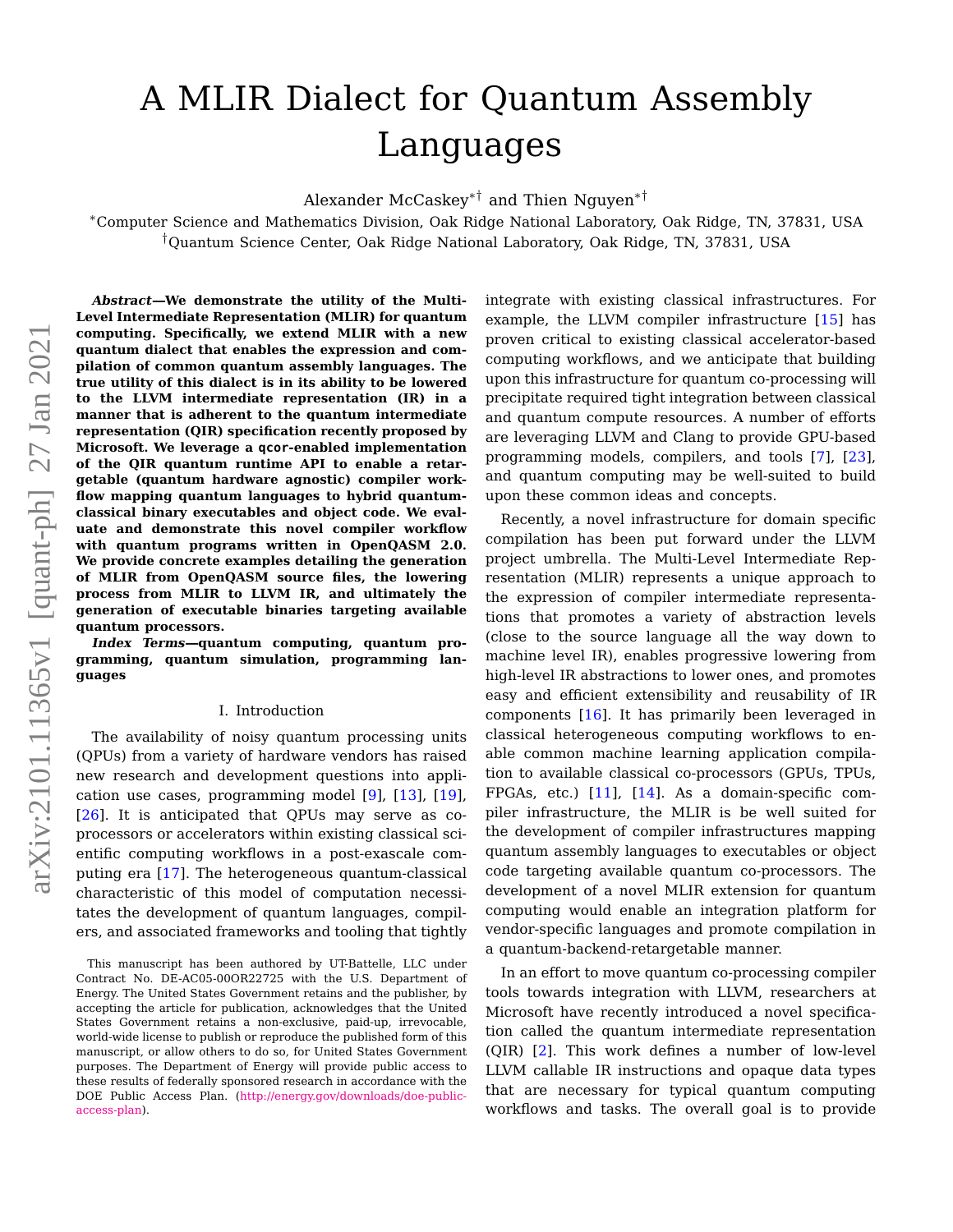<span id="page-1-0"></span>

Figure 1: Our goal is to enable progressive lowering of quantum assembly languages to executable binaries via the quantum intermediate representation (QIR). We provide a new dialect to MLIR for quantum assembly languages that can be lowered to LLVM IR adherent to the QIR specification. Linking to a qcor-enabled, QIR runtime library implementation will enables a retargetable compiler that produces executable binaries and object code for available quantum co-processors.

a unified representation that quantum languages and compilers can map to in an effort to promote reusability of common quantum compilation tools, strategies, and backend runtime implementations. The integration of the MLIR with the recently proposed QIR specification would directly enable quantum code optimization and progressive lowering to executable code in a quantum language and hardware agnostic fashion. Extending MLIR for quantum assembly languages would enable existing languages to quickly map to the LLVM IR, and then through appropriate library implementation linkage, execute on available quantum processors. This whole workflow would be directly integrated with popular classical compiler infrastructures and promote a hybrid quantum-classical workflow that is tightly integrated.

In this work, we present a novel MLIR dialect for quantum assembly languages and implement lowering routines to map this representation to an instance of the LLVM IR adherent to the QIR specification. We demonstrate this workflow by providing a parser for the OpenQASM language that generates a corresponding MLIR instance. Ultimately we provide a compiler for quantum assembly languages (with OpenQASM as a first example) that takes quantum language source files and produces executables or library code that targets a desired quantum co-processor. Our work implements the QIR specification with a quantum runtime implementation backed by the qcor quantum-classical compiler platform, enabling execution on currently available quantum computers.

### II. Background

Here we provide some necessary background on the underlying technologies and specifications we leverage to provide a mechanism for compiling quantum languages through the MLIR, lowered to the LLVM IR, and ultimately to binary executables or object code. At a high-level, our approach can be seen in Figure [1.](#page-1-0) We put forward an extension to the MLIR infrastructure specifically for quantum computing, with the intention that any and all quantum languages are able to be parsed and mapped to an instance of this representation. We then provide the implementation necessary to map that representation to the LLVM IR which can then be linked with a backend-agnostic quantum runtime, thus enabling any quantum language to be compiled to an executable binary. Specifically, we detail at a high-level the internal structure of the MLIR, the new quantum intermediate representation (QIR) specification, and the QCOR quantum-classical compiler platform recently put foward at ORNL, which serves as the underlying quantum runtime enabling execution of the generated QIR code.

**MLIR**: The Multi-Level Intermediate Representation (MLIR) is a novel approach for constructing new domain specific compilers in a reusable and extensible manner. It puts forward a novel single-static assignment (SSA)-based intermediate representation for compiler developers that enables the encoding of higher levels of language abstraction, and the ability to progressively lower this representation to other levels of IR abstraction, ultimately targeting a machine-level IR (e.g. LLVM IR). For a full description of the framework, we invite the interested reader to see [\[3\]](#page-11-12), [\[16\]](#page-11-8). Here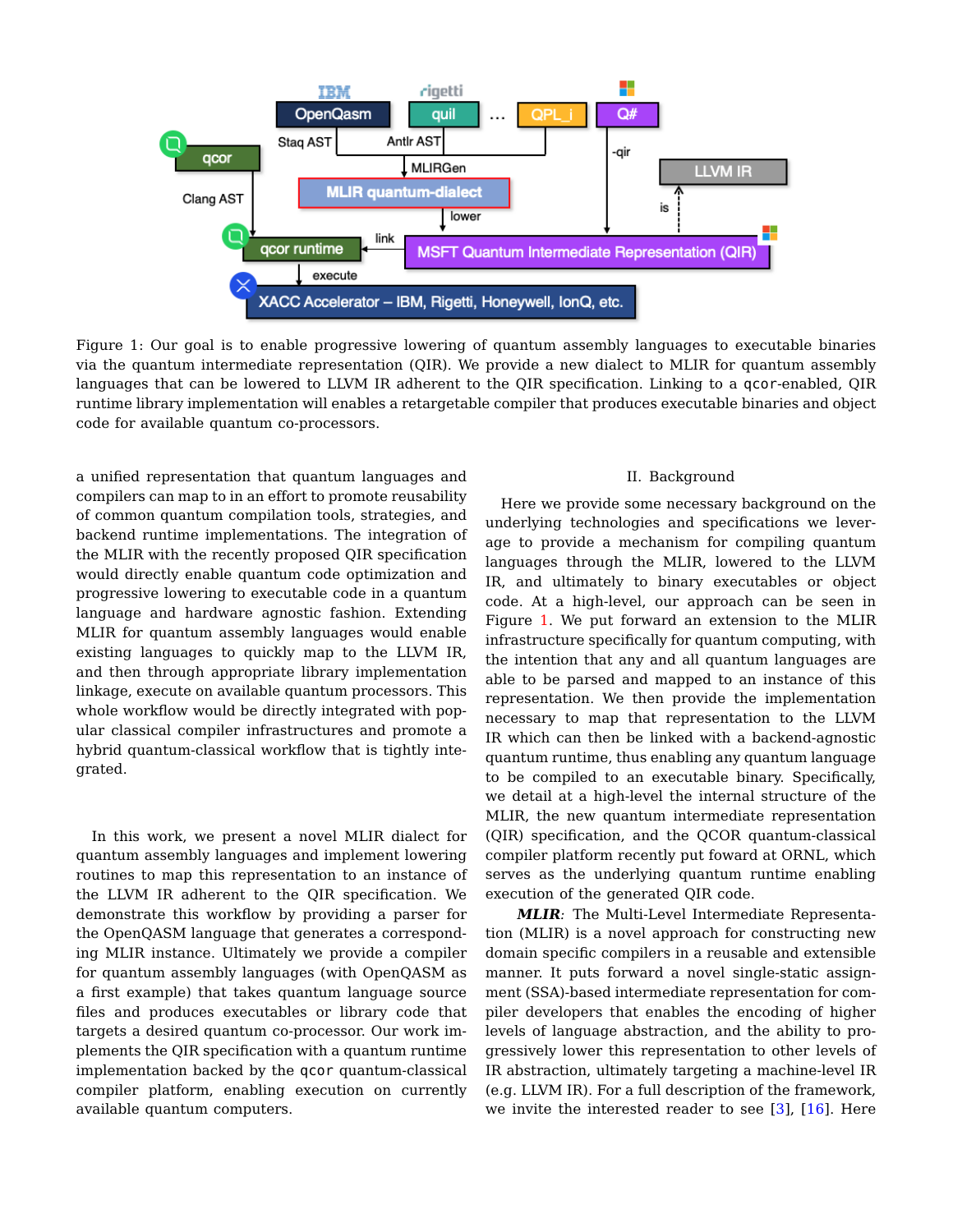we detail a few key points that are important for the discussion of the work presented here.

The key abstraction promoted by the MLIR is an operation, represented in the framework as an Op class. Everything in the language (instructions, functions, composites of functions) is modeled as an Op, which is itself an extension point to the framework (developers can contribute new operations to define new semantics and functionality). Each Op has a unique string identifier (the operation name), can take and return zero or more values (the class mlir::Value), and retains a unique dictionary of constant information related to the Op called Attributes. Since these Attributes must be constant, they are used to represent compile-time information about the operation.

Developers contribute new Ops via the introduction of a custom Dialect subclass. Dialects represent a logical grouping of Ops under a domain-specific and unique namespace string identifier. Each new Dialect registers at creation its provided set of operations, and in this way promotes modularity and extensibility of language parsing and lowering within the MLIR system. MLIR provides a builtin Dialect for expressing common concepts such as functions and modules (composites of functions). Other useful Dialects have been contributed as well - one representing the LLVM IR, others for GPU-accelerated programming models, and still others for operating on vectors and tensors common to machine-learning application workflows.

Critically, MLIR provides a robust infrastructure for transformations on operations that enable progressive lowering of the representation to lower levels of IR abstraction. The key concepts put forward here are the ConversionTarget and rewrite patterns represented as ConversionPattern class instances. First, one specifies a ConversionTarget sub-type that enforces the requirement that all transformed or rewritten Ops are legal with respect to that target Dialect (i.e. the LLVMConversionTarget enforces the requirement that all resultant operations are valid LLVM dialect operations). Next, for each Op in the custom Dialect that should be lowered, one can define a ConversionPattern sub-type that exposes a mechanism for specifying a replacement operation while marking the original operation as erased. Ultimately, these extensions can be contributed to the MLIR framework and leveraged as part of a built-in mlir::PassManager pipeline that affects lowering of the high-level custom Dialect down to the conversion target.

**QIR**: The quantum intermediate representation (QIR) specification has recently been published and promoted by researchers at Microsoft and is intended to provide a common, unified compiled representation for quantum languages targeting any gate-based quantum computing platform. Critically, QIR is based on the LLVM IR (ultimately it is the LLVM IR) and specifies key concepts and rules for representing quantum instructions, register allocation, qubit addressing, and measurement retrieval. This approach promotes the utility of the full classical capabilities that LLVM provides, thereby enabling a mechanism for robust classical computation in tandem with quantum coprocessing or acceleration.

For the full specification, we direct the reader to [\[5\]](#page-11-13), however here we wish to highlight a few key points that are critical for the work described here. The key concepts in the specification are register allocation, qubit addressing, and instruction invocation, and we provide an example QIR code in Figure [2](#page-3-0) to demonstrates these concepts. First note that the specification leaves qubits as an opaque type so that implementations of an associated runtime library can define it in a way that best fits the implementation. Similarly, a measurement result type is also marked as opaque. Next, all runtime functions are declared but not implemented and are intended to be provided externally and linked in later. This design decision enables maximum flexibility to swap out various quantum runtime implementations for specific hardware backends. The specification defines a qubit register allocation function - \_\_quantum\_\_rt\_\_qubit\_allocate\_array which takes as input the number of qubits to allocate and returns a pointer to the Qubit array. Individual qubits are queried or addressed via a declared \_\_quantum\_\_rt\_\_array\_get\_element\_ptr\_1d

function, which takes an allocated qubit register and a qubit element index integer and returns a pointer to that Qubit. Quantum instructions are exposed as declared \_\_quantum\_\_qis\_\_INSTNAME, where INSTNAME is the name of the instruction (h for Hadamard, cnot for CNOT, etc.). The remainder of the code snippet follows any typical LLVM IR disassembled code (an LLVM \*.ll file) where each line is an instruction call in the SSA form. A call is made to the quantum runtime functions with given input values and return results are stored to new value names. Figure [2](#page-3-0) allocates a register of size 2, gets the  $0^{th}$  qubit, executes a Hadamard on that qubit to place it in superposition, gets the  $1^{st}$  qubit, executes a CNOT to entangle the qubits, and finally measures both to produce single-bit Results.

These are only a few of the quantum runtime functions detailed by the QIR specification, but this should give an overall perspective on the structure of a com-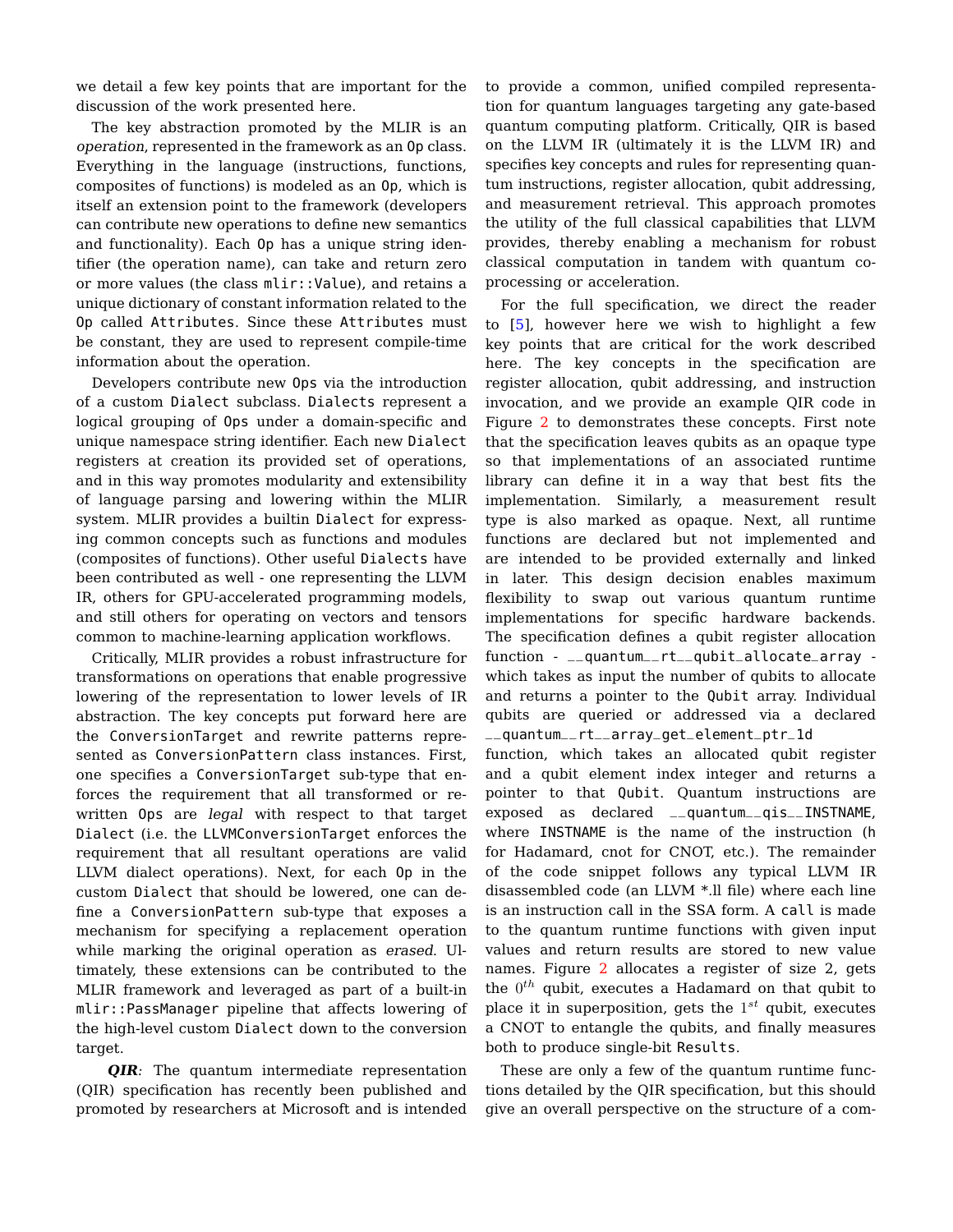```
%Array = type opaque
%Result = type opaque
%Qubit = type opaque
declare %Result* @__quantum__qis__mz(%Qubit* %0)
declare void @__quantum__qis__cnot(%Qubit* %0, %Qubit* %1)
declare void @__quantum__qis__h(%Qubit* %0)
declare %Array* @__quantum__rt__qubit_allocate_array(i64 %0)
declare void @__quantum__rt__qubit_release_array(%Array* %0)
declare i8* @__quantum__rt__array_get_element_ptr_1d(%Array* %0, i64 %1)
define i32 @main(i32 %0, i8** %1) {
  %4 = call %Array* @__quantum__rt__qubit_allocate_array(i64 2)
  S = \text{call } 18* \text{ @__quantum__rt__array\_get__element\_ptr\_ld($~8Array* $4, i64 0)}%6 = \text{bitcast} i8* %5 to %0ubit**
  87 = load %Qubit*, %Qubit** %6, align 8
  call void @__quantum__qis__h(%Qubit* %7)
  88 = \text{call } 18* \text{ @__quantum__rt__array\_get__element\_ptr\_1d($\text{Array} $4, 164 1)}89 = \text{bitcast} i8* 88 \text{ to } 80ubit**
  \$10 = load \$Qubit*, \$Qubit** \$9, align 8
  call void @__quantum__qis__cnot(%Qubit* %7, %Qubit* %10)
  \$11 = \text{call } \$\text{Result} * @ \_\text{quantum } \_\text{qis } \_\text{mz}(\% \text{Qubit} * \$7)812 = \text{call } %Result * @ \_quantum \_qis \_mz({%Qubit* } %10)=\text{f}call void @__quantum__rt__qubit_release_array(%Array* %4)
  ret i32 0
}
```
Figure 2: Bell state measurement expressed in the QIR. Qubits and Results are opaque types, while quantum runtime functions are declared and implementations are expected to be linked in later.

piled QIR program. Since this is just LLVM IR, we get standard program control flow structures and semantics for free, and we are free to integrate these quantum API calls with existing classical workflows.

**qcor**: Recently, researchers from Oak Ridge National Laboratory have put forward a novel language extension to C++ for heterogeneous quantum-classical computing [\[21\]](#page-11-14). The qcor compiler platform promotes a single-source programming model that enables programmers to write quantum functions natively in C++ alongside classical code and compile to available quantum processors in a hardware-agnostic manner. qcor extends C++ through a novel extension to the Clang plugin system [\[10\]](#page-11-15) that enables the parsing of invalid quantum function bodies and their translation to valid C++ API calls at compile time. To achieve compiler retargetability, qcor ultimately delegates to the XACC quantum programming framework [\[18\]](#page-11-16), which provides a system-level C++ approach to quantum-classical programming, compilation, and execution in a serviceoriented fashion. XACC exposes a number of interfaces

that span the quantum compilation and execution workflow that enable quantum language parsing, quantum intermediate representation generation, circuit optimization, and backend execution on QPUs from IBM, Rigetti, D-Wave, Honeywell, among others. Ultimately, XACC provides qcor with an API for ubiquitous quantum compilation and execution tasks.

To promote backend extensibility, qcor puts forward an extensible QuantumRuntime interface that exposes an API for quantum gate execution and can be implemented for both remotely hosted QPU protocols as well as future, tight integration models enabling CPU-QPU fast-feedback. These implementations directly delegate to the XACC Accelerator infrastructure to enable overall quantum compiler retargetability. For a complete background on the qcor compiler, we refer the reader to  $[1]$ ,  $[4]$ ,  $[21]$ , but for the purposes of this work, the QuantumRuntime infrastructure is the primary background needed to detail the execution of MLIR-generated QIR code on available QPUs.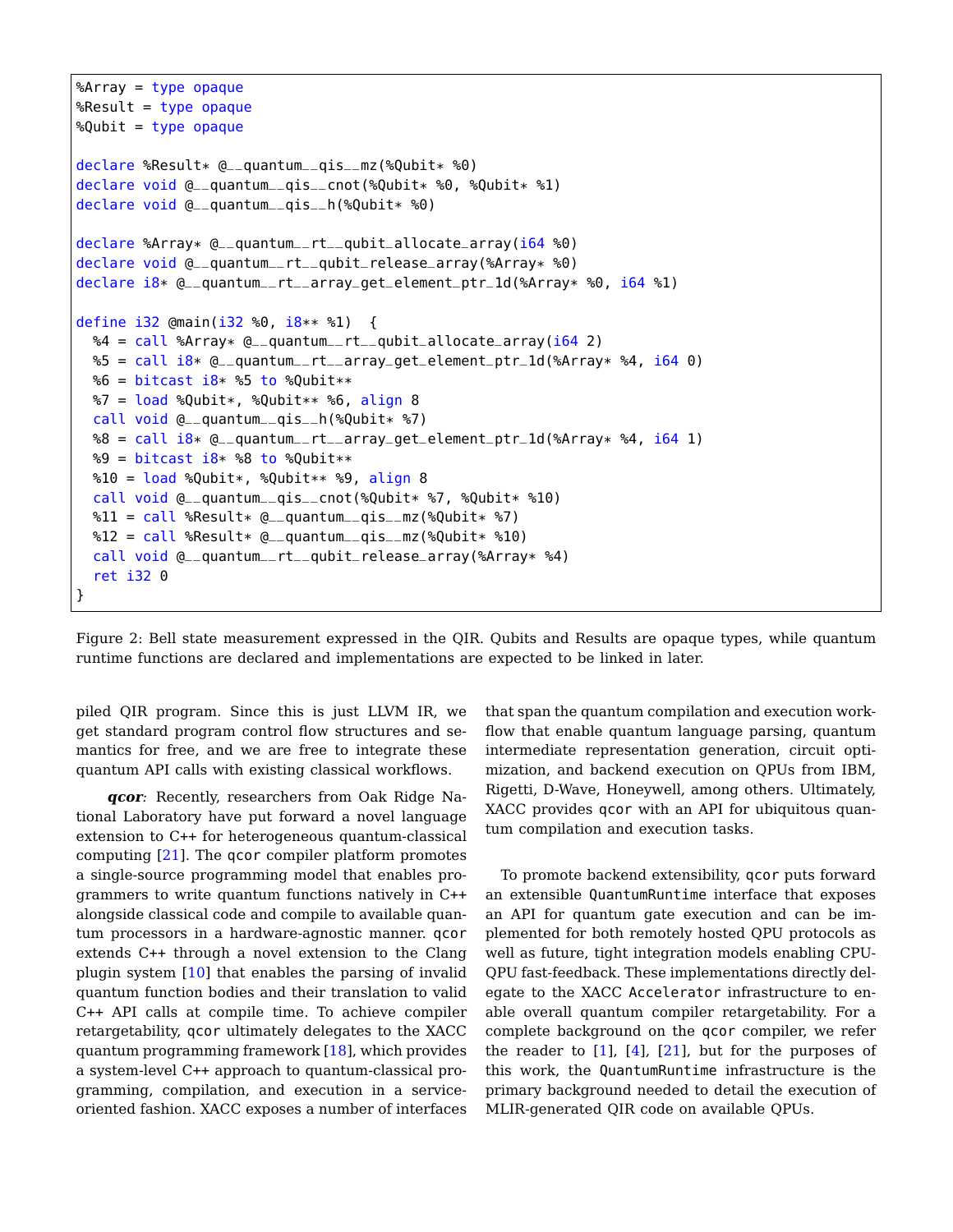<span id="page-4-0"></span>

Figure 3: Graphical representation of the operations contributed from the quantum MLIR dialect. These operations enable qubit array allocation and deallocation, qubit addressing, quantum instruction invocation, and a mechanism for initializing and finalizing the QIR runtime implementation. Each operation keeps track of constant attributes, and can take operands as input and return specific values.

#### III. A Quantum MLIR Dialect

To enable executable code generation targeting quantum co-processors from available quantum assembly languages, we seek to leverage the progressive lowering capabilities put forward by the MLIR compiler framework. This infrastructure provides a mechanism for mapping language-level intermediate representations down to classical assembly and object code via the LLVM IR. To properly interface quantum assembly languages with MLIR, we must provide a custom MLIR Dialect that exposes new operations (Op sub-classes) enabling the expression of common quantum assembly semantics. Specifically, we envision this work (this Dialect extension) as a first pass or initial prototype to demonstrate the overall utility of the MLIR for quantum code compilation and execution. Therefore, we keep our required feature-set small and define a Dialect that enables (1) quantum register allocation and deallocation, (2) qubit addressing within an allocated register, (3) simple quantum instruction invocation on addressed qubits, and (4) composition of quantum functions. These features enable one to perform simple circuit compilation and execution, and other higher-level languages should be able to map down to this lower-level of abstraction.

We define a QuantumDialect subclass of mlir::Dialect which serves as an aggregator for custom Ops exposing these four quantum assembly features. Figure [3](#page-4-0) provides a graphical representation of this dialect and the operations it provides. The QuantumDialect exposes a unique namespace identifier - quantum - and registers six Op subclasses under the quantum namespace: the

QRTInitOp, QRTFinalizeOp, QallocOp, DeallocOp, QubitExtractOp, and InstOp. The QRTInitOp and QRTFinalizeOp enable the initialization and finalization of a provided QIR runtime library implementation. Specifically, QRTInitOp expects the typical argc, argv input arguments coming from main(). We define an mlir::OpaqueType to describe the incoming char\*\* argument.

The QallocOp performs qubit register allocation and exposes a unique name - qalloc - as well as a dictionary of compile-time attributes indicating the size and unique variable name for the register. It returns an Array, and opaque type that maps directly to the QIR array concept. The Array is assumed to be an array of the Qubit OpaqueType. The QallocOp does not take any input argument operands since we treat the register size as a compile-time constant, however, future iterations may wish to treat the register size as an input operand. To address individual qubits, the quantum dialect exposes a QubitExtractOp which takes and input Array value and a 64-bit integer describing the index of the array to retrieve. It returns an instance of Qubit. In order to ensure allocated qubit registers are deallocated upon going out of scope, the dialect provides a DeallocOp which takes as input the Array of Qubits to deallocate.

Finally, we define the InstOp to model any operation that affects execution of a specific quantum instruction on a provided qubit or qubits. This Op exposes the unique inst name and a compile-time attribute dictionary indicating the name of the instruction and any potential double parameters (gate rotation angles, for example). Once again, for this first prototype implementation, we treat potential parameters as compile-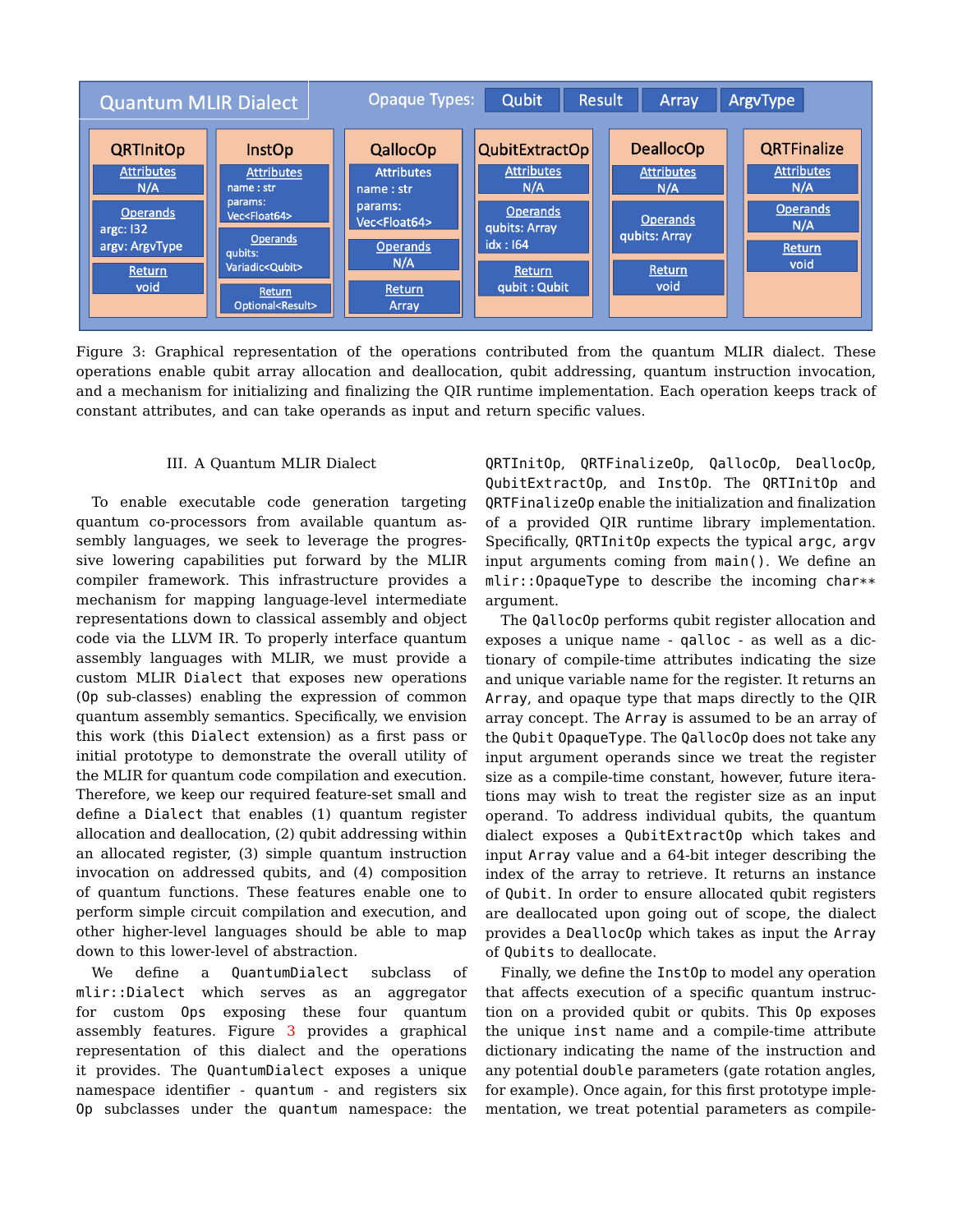```
module {
  func @main(%arg0: i32, %arg1: !quantum.ArgvType) -> i32 {
    "quantum.init"(%arg0, %arg1) : (i32, !quantum.ArgvType) -> ()
    %0 = "quantum.qalloc"() {name = "q", size = 1 : i64} : () -> !quantum.Array
   %c0_{i} i64 = constant 0 : i64
    %1 = "quantum.qextract"(%0, %c0_i64) : (!quantum.Array, i64) -> !quantum.Qubit
    %2 = "quantum.inst"(%1) {name = "h"} : (!quantum.Qubit) -> none
    "quantum.dealloc"(%0) : (!quantum.Array) -> ()
    "quantum.finalize"() : () -> ()%c0_i32 = constant 0 : i32return %c0_i32 : i32
  }
}
```
Figure 4: Example MLIR instance using the quantum dialect. This code allocates a register of size 1, gets reference to that single qubit, executes a hadamard gate, and then deallocates the register.

time constants, but future iterations may choose to move this to input operands. Qubits that the instruction operates on are treated as input operands, and are modeled as a variadic list of type Qubit, allowing one to invoke single or multi-qubit operations. InstOps return an optional Result - most instructions do not return anything, while measurement instruction calls will return a binary result (qubit measured 0 or 1).

Figure [4](#page-5-0) gives a simple example of a printed MLIR instance leveraging operations from the quantum dialect. This example affects the application of a hadamard gate on a single qubit. The example demonstrates the utility of the various operations and shows runtime initialization and finalization, quantum register allocation and deallocation, and qubit addressing and gate invocation.

#### IV. MLIR Generation

<span id="page-5-1"></span>Now that we have discussed the overall architecture of the new MLIR quantum dialect, we turn our attention to an extensible mechanism for the generation of this representation. The goal here is to enable a unique extension point that language developers can implement to take source strings to an instance of the mlir::ModuleOp containing one or many mlir::FuncOp instances each composed of quantum dialect operations.

We put forward the QuantumMLIRGenerator interface in Figure [5](#page-6-0) and intend it to be implemented by quantum assembly language developers to take in a language source string and output an MLIR module. The interface is simple, but enables sub-types to perform any initialization, language parsing to tree-like representations, tree-to-MLIR translation, and any finalization routines. Clients of this interface can initialize the generator and indicate whether to produce an MLIR instance with a main() function entry point. This feature is useful for the purposes of compiling assembly representations to object code versus executables. The mlirgen() method is meant to be implemented by subtypes to generate language specific abstract syntax trees and map that tree to the corresponding MLIR quantum dialect operations. We demonstrate the implementation of this interface for OpenQASM in Section [VII,](#page-8-0) and leave implementations for other languages like Quil [\[24\]](#page-11-19) and Jaqal [\[20\]](#page-11-20) for future work.

# V. Lowering to QIR

With a valid MLIR dialect for quantum assembly languages in place, we now turn our attention to the specific mechanisms for lowering quantum operations to valid LLVM dialect operations. Specifically, we seek a mechanism to lower to the LLVM IR in a manner that is adherent to the recently defined quantum intermediate representation (QIR). Fortunately, MLIR currently has a built-in dialect for the LLVM IR and puts forward a robust and general mechanism for translating operations from one dialect to another. We leverage this functionality, and provide translation mechanisms that map our custom Op data structures to valid operations in the LLVM MLIR Dialect in a way that is QIR specification adherent.

The basic workflow for lowering one MLIR Dialect to the LLVM Dialect is demonstrated in Figure [6.](#page-6-1) MLIR provides a mlir::PassManager data structure that orchestrates the execution of custom and default passes that act to transform the input mlir:: ModuleOp. Developers can contribute new passes as subclasses of the mlir::PassWrapper template type, here we provide one called QuantumToLLVMLoweringPass. This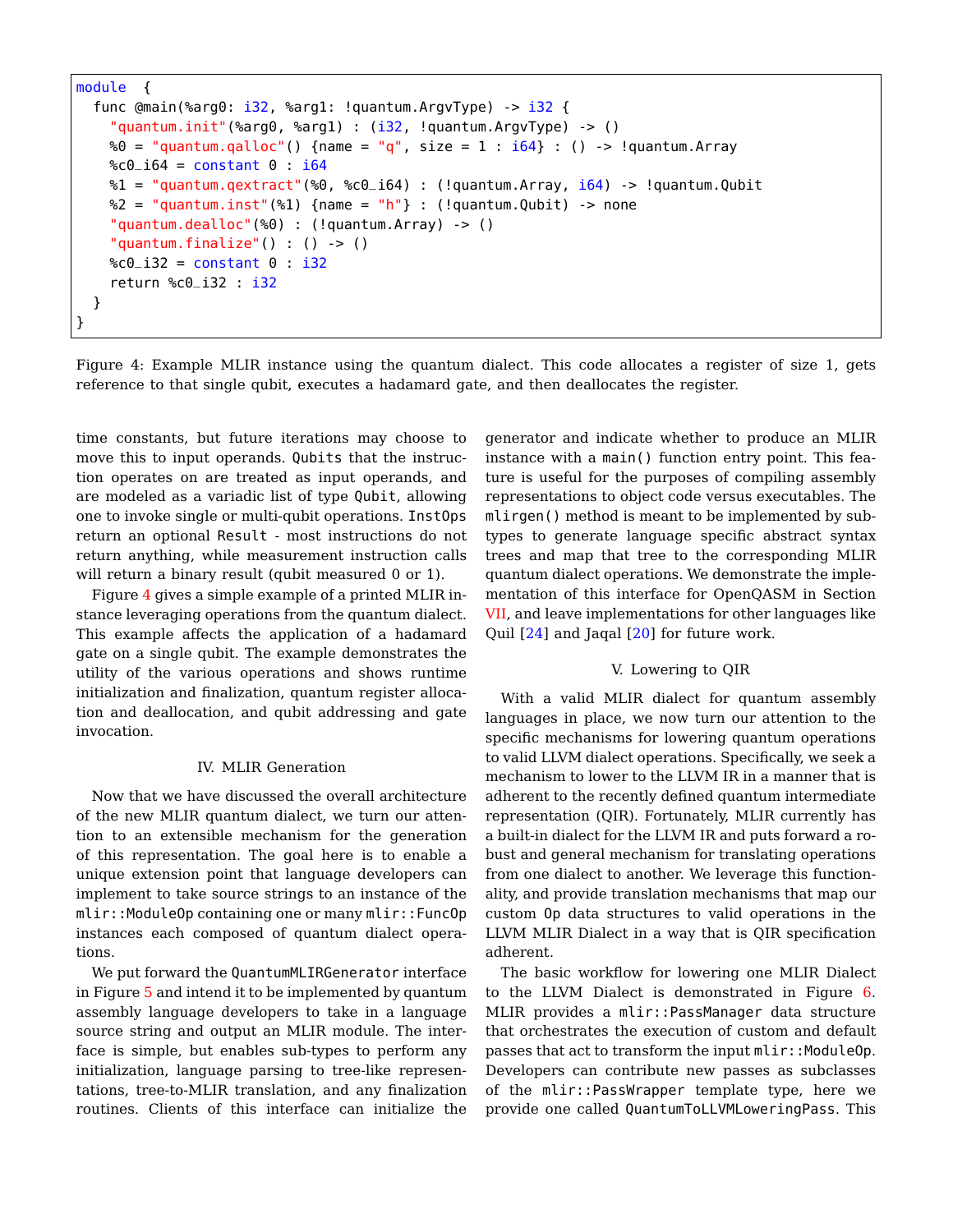```
class QuantumMLIRGenerator {
public:
 QuantumMLIRGenerator(mlir::MLIRContext& ctx);
 virtual void initialize_mlirgen(bool add_entry_point = true,
                                  const std::string file_name = ") = 0;
 virtual void mlirgen(const std::string& src) = 0;
 mlir::OwningModuleRef get_module();
 virtual void finalize_mlirgen() = 0;
};
class OpenQasmMLIRGenerator : public QuantumMLIRGenerator {...}
class QuilMLIRGenerator : public QuantumMLIRGenerator {...}
class JaqalMLIRGenerator : public QuantumMLIRGenerator {...}
...
```
Figure 5: Class definition for the Quantum MLIR generation extension point. Developers can sub-type this class to provide a mechanism to map language-specific source strings to an instance of the MLIR leveraging the quantum dialect.

pass sets the conversion target to the LLVM dialect and contribute a custom Op lowering pattern for one of our quantum dialect operations. Once the pass manager workflow is run, the resultant ModuleOp should entirely consist of Ops from the LLVM Dialect. Finally, MLIR provides an API function for translating that ModuleOp to an LLVM Module, which is the top-level abstraction for LLVM IR. From there, one can readily lower to object code for the target machine.

The goal of each conversion operation is to erase the Op from the quantum dialect and replace it with an Op from LLVM Dialect. Specifically, we replace each with its corresponding QIR runtime function call represented as a mlir::CallOp with input operand represented as a LLVM::FuncOp. Figure [7](#page-7-0) demonstrates the same code in Figure [4](#page-5-0) lowered to the LLVM MLIR dialect via our contributed lowering operations. For the QRTInitOp we provide a rewrite pattern that erases the operation and introduces a declaration and call to the function \_\_quantum\_\_rt\_\_initialize() and set its input operands to the block arguments coming from the parent main() function. For the QallocOp, we extract the size attribute and create a new LLVM ConstantOp to return a 64-bit integer representation of the size, which then serves as the input operand of a call to \_\_quantum\_\_rt\_\_qubit\_allocate\_array(). The return value for this new LLVM operation is an LLVM PointerType to the opaque Array structure. Extracting a qubit from that array, the QubitExtractOp, is rewritten as a call to \_\_quantum\_\_rt\_\_array\_get\_element\_ptr\_1d()

with the allocated array pointer serving as the input operand. This function (as per the QIR specification) returns an i8 pointer, so we therefore also introduce

LLVM BitcastOp and LoadOp instances to map it to a qubit pointer (the opaque Qubit type). InstOp is mapped to a \_\_quantum\_\_qis\_\_INSTNAME where INSTNAME is extracted from the instruction operation's attributes dictionary. The input operand for this LLVM function operation is the casted qubit pointer. Finally, the DeallocOp is mapped to a call to \_\_quantum\_\_rt\_\_qubit\_release\_array()

```
// Create the PassManager for lowering
// to LLVM MLIR and run it
mlir::PassManager pm(&context);
auto q_to_l1vm =std::make_unique<QuantumToLLVMLoweringPass>();
pm.addPass(q_to_llvm);
auto module_op = module.getOperation();
if (mlir::failed(pm.run(module_op))) {
  std::cout << "Pass Manager Failed\n";
  return 1;
}
//! module_op is now totally in LLVM Dialect !
// Now lower MLIR to LLVM IR
llvm::LLVMContext llvmContext;
auto llvmModule =
  mlir::translateModuleToLLVMIR(module,
                              llvmContext);
```
Figure 6: Code snippet demonstrating how one may apply the MLIR pass management system to lower representations in the quantum dialect to equivalent expressions using the LLVM dialect.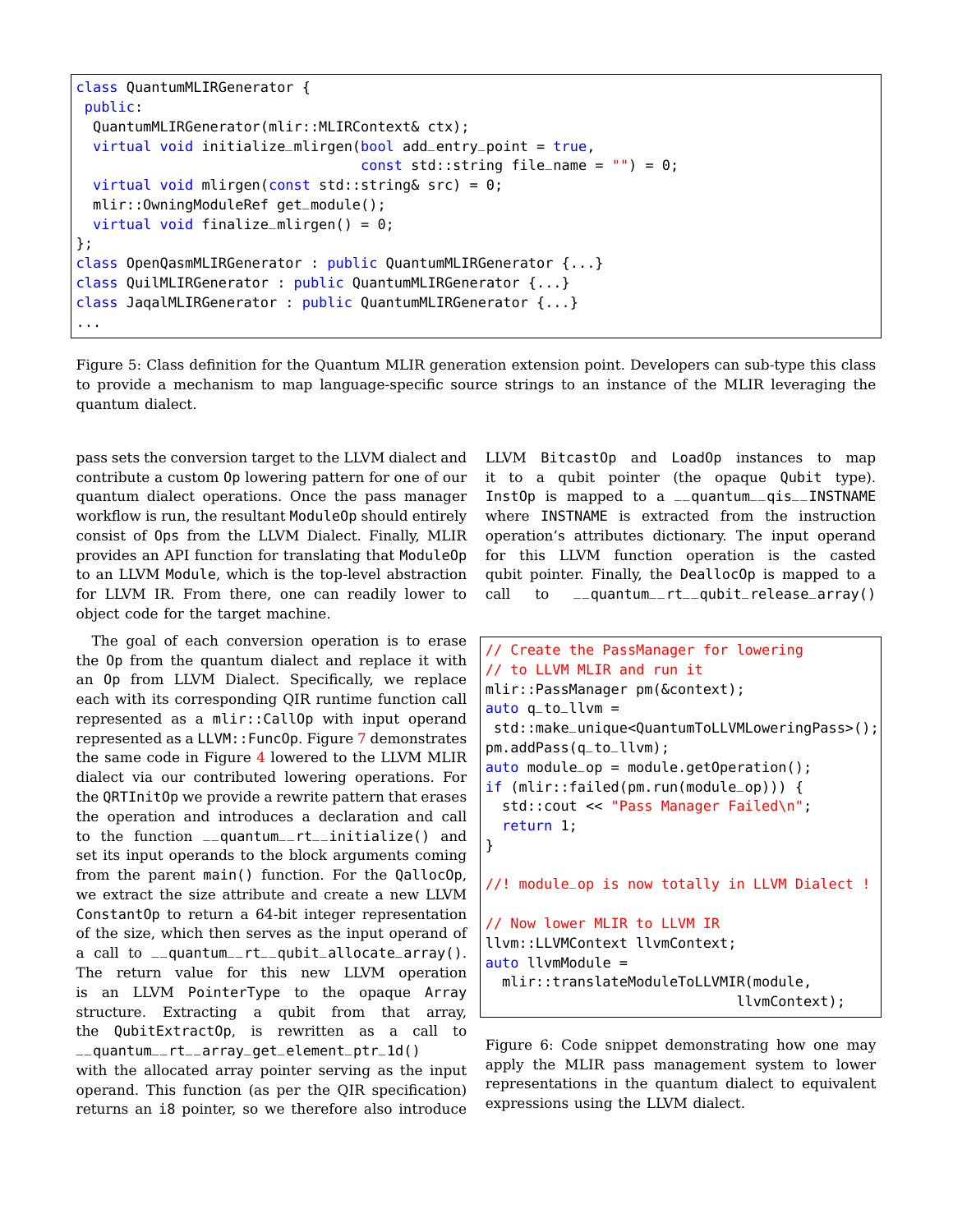```
module {
  llvm.func @__quantum__rt__qubit_release_array(!llvm.ptr<struct<"Array", opaque>>)
  llvm.func @__quantum__qis__h(!llvm.ptr<struct<"Qubit", opaque>>)
  llvm.func @__quantum__rt__array_get_element_ptr_1d(!llvm.ptr<struct<"Array", opaque>>, i64) \
                                                                                 -> !llvm.ptr<i8>
  llvm.func @__quantum__rt__qubit_allocate_array(i64) -> !llvm.ptr<struct<"Array", opaque>>
  llvm.func @__quantum__rt__finalize()
  llvm.func @__quantum__rt__initialize(i32, !llvm.ptr<ptr<i8>>) -> i32
  llvm.func @main(%arg0: i32, %arg1: !llvm.ptr<ptr<i8>>) -> i32 {
    %0 = llvm.call @__quantum__rt__initialize(%arg0, %arg1) : (i32, !llvm.ptr<ptr<i8>>) -> i32
    % 0 = llvm.mlir.constant(1 : i64) : i64\textdegree 1 = \text{lvm}.\text{call} \textcircled{e}_{\text{u}}quantum_{\text{u}}rt_{\text{u}}qubit_{\text{u}}allocate_{\text{u}}array(\textdegree 0) : (i64) \
                                                             -> !llvm.ptr<struct<"Array", opaque>>
    %2 = 11vm.mlir.constant(0 : i64) : i64
    %3 = llvm.call Q_{q}quantum__rt__array_get_element_ptr_1d(%1, %2) : \
                                       (!llvm.ptr<struct<"Array", opaque>>, i64) -> !llvm.ptr<i8>
    %4 = llvm.bitcast %3 : !llvm.ptr<i8> to !llvm.ptr<ptr<struct<"Qubit", opaque>>>
    %5 = llvm.load %4 : !llvm.ptr<ptr<struct<"Qubit", opaque>>>
    %6 = llvm.call @__quantum__qis__h(%5) : (!llvm.ptr<struct<"Qubit", opaque>>) -> !llvm.void
    \frac{1}{2} = llvm.call Q_{q}quantum_rt_qubit_release_array(%1) : \
                                               (!llvm.ptr<struct<"Array", opaque>>) -> !llvm.void
    %8 = llvm.call @__quantum__rt__finalize() : () -> !llvm.void
    %9 = llvm.mlir.constant(0 : i32) : i32llvm.return %9 : i32
  }
}
```
Figure 7: Translated MLIR code in the LLVM dialect corresponding to the quantum dialect code in Figure [4.](#page-5-0)

with input operand pointing to the original allocated qubit array value. We end with a call to \_\_quantum\_\_rt\_\_finalize() and add a return operation to terminate the block. These conversion operations are all contributed to the MLIR pass management system via our custom QuantumToLLVMLoweringPass.

Once the quantum assembly code is represented using the LLVM MLIR dialect, we are able to lower that representation even further to the LLVM IR using the built-in mlir::translateModuleToLLVMIR() function. This returns an instance of the llvm: : Module which we are then able to persist to a human-readable, LLVM assembly language \*.ll file. We can then use existing tools to lower this even further to object code. Specifically, LLVM provides the llvm-as and llc tools which can lower this file to machine-specific object code. We can then link this object file with a custom QIR runtime API implementation to output a binary executable that will affect execution of the compiled quantum assembly code on a target quantum co-processor.

#### VI. QIR Runtime Implementation

We provide an implementation of the QIR runtime API that is backed by the qcor quantum-classical compiler platform. This implementation stipulates that the Array opaque type maps to a std::vector<int8\_t\*>, and the Qubit and Result map to a uint64\_t. We implement \_\_quantum\_\_rt\_\_initialize() to take in any input command line arguments and initialize the qcor runtime. This initialization sets the target quantum co-processor, and any related options, and selects the runtime mode. This mode can be one of two choices - the fault-tolerant, tightly integrated ftqc mode, or the remotely-hosted, loosely-coupled nisq mode (for currently available quantum processors). The mode can be configured from the command line as this initialization runtime function reads input command line arguments.

The qcor quantum runtime exposes API calls for executing specific instructions on the backend quantum co-processor. For each implementation of \_\_quantum\_\_qis\_\_INSTNAME, we delegate execution to the appropriate qcor runtime API call (e.g.  $\text{equantum\_qis\_h}$ (Qubit\* q) maps to ::quantum::h(qubit& q)). qcor represents quantum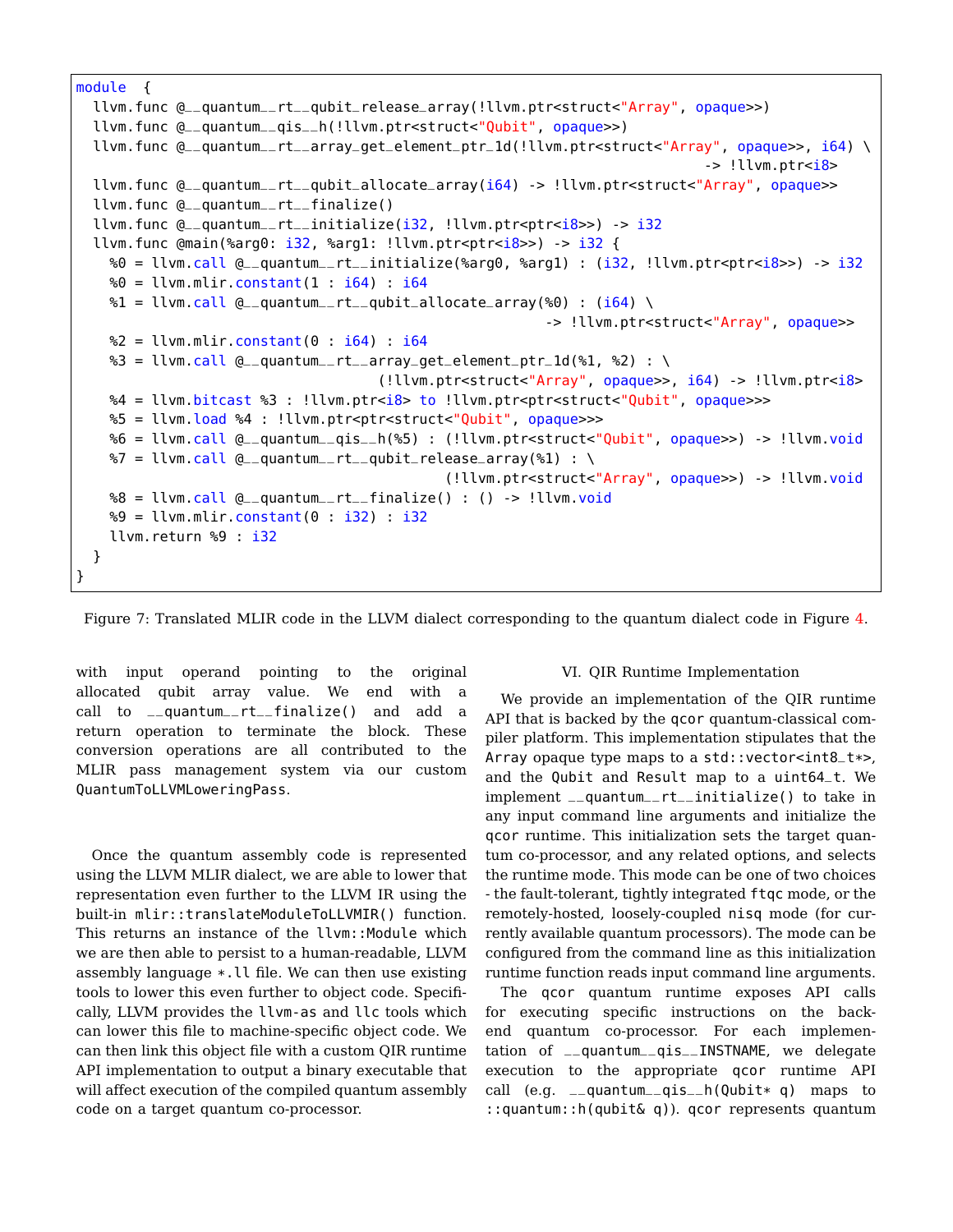registers using a qreg data type that delegates to the xacc::AcceleratorBuffer concept. We implement \_\_quantum\_\_rt\_\_qubit\_allocate\_array() to create this underlying AcceleratorBuffer of the given register size. Calls to measure persist bit configurations to this allocated buffer, and return the measured bit configuration in the case of FTQC execution.

Internally, qcor circuit execution builds upon the xacc::Accelerator subsystem. The Accelerator interface exposes a mechanism for execution of the XACC quantum intermediate representation as well as methods for querying backend-specific information like qubit connectivity, noise parameters, gate set, etc. XACC provides implementations of this interface for targeting all IBM quantum computing backends, the Rigetti QCS platform, Honeywell ion trap quantum computers, and a number of simulators that scale on Summit-like [\[12\]](#page-11-21) architectures. Our QIR runtime implementation inherits this extensibility and retargetability by delegating to the qcor runtime execution infrastructure. Assembly languages lowered to the QIR are therefore able to be lowered to executable binaries that target a wide range of quantum co-processors.

# VII. Evaluation

<span id="page-8-0"></span>Here we evaluate utility and efficacy of this quantum compiler infrastructure built upon the MLIR framework. We demonstrate its utility for the OpenQASM quantum assembly language, and describe integration efforts for compiled OpenQASM libraries with exiting qcor C++ application codes. Our work provides a mechanism for compiling libraries of quantum codes written in OpenQASM that can then be included and linked to in future qcor programs. We end with a discussion and demonstration of the runtime of this language-toobject code workflow, and compare with the compiler workflow provided by Q#.

# A. OpenQASM Compiler

OpenQASM is a popular assembly language for currently available IBM quantum processors [\[8\]](#page-11-22), is supported by a large number of software toolchains, and exposes language features like register allocation, qubit addressing, and instruction invocation, among others. For this work, we leverage an off-the-shelf parser for OpenQASM provided by the staq project [\[6\]](#page-11-23). This project provides a Clang-inspired OpenQASM parser in C++ that translates language strings to a custom abstract syntax tree (AST) representation. Moreover, the project provides a robust visitor pattern on top of this representation that makes staq well-suited for key circuit transformation, optimization, and analysis tasks. We leverage this visitor pattern to walk the

<span id="page-8-1"></span>

| OpenQASM 2.0;<br> include "gelibl.inc"; |              |
|-----------------------------------------|--------------|
| $ $ qreq q[2];                          |              |
| creg C[2];                              |              |
| $\ln$ q[ $\theta$ ];                    | stag ast-gen |
| cx q[0], q[1];                          | v            |
| $ measure q \rightarrow c;$             |              |

| qelib.inc ( <mark>not</mark> included for brevity) |  |  |  |  |  |
|----------------------------------------------------|--|--|--|--|--|
| - Register Decl(q[2], quantum)                     |  |  |  |  |  |
| - Register Decl(c[2])                              |  |  |  |  |  |
|                                                    |  |  |  |  |  |
|                                                    |  |  |  |  |  |
| key stag ast nodes:                                |  |  |  |  |  |
| - RegisterDecl                                     |  |  |  |  |  |
| - DeclaredGate                                     |  |  |  |  |  |
| - CNOTGate                                         |  |  |  |  |  |
| - UGate                                            |  |  |  |  |  |
| - MeasureStmt                                      |  |  |  |  |  |
|                                                    |  |  |  |  |  |
|                                                    |  |  |  |  |  |
|                                                    |  |  |  |  |  |
|                                                    |  |  |  |  |  |

Figure 8: (top) A simple OpenQASM code to create a 2-qubit bell state followed by a measurement of all qubits. (bottom) staq AST representation demonstrating key nodes that need to be visited to map to an equivalent MLIR representation.

OpenQASM AST and map key nodes to corresponding MLIR Ops from our quantum dialect.

The staq AST exposes a top-level ASTNode type that all node-types derive from. The primary nodes that we care about in the generation of a ModuleOp composed of operations from the quantum dialect are the RegisterDecl, UGate, CNOTGate, DeclaredGate, and MeasureStmt. We provide a visitor implementation (OpenQasmMLIRGenerator that additionally sub-types the QuantumMLIRGenerator interface (see Section [IV\)](#page-5-1) and implements mlirgen() to walk the AST and visit these specific nodes to create corresponding operations from our quantum dialect. Statements like qreg q[2] ultimately map to a RegisterDecl in the staq AST and visitation of that node provides the register variable name and size information (q and 2 for qreg q[2]). With this information, our visit implementation can construct a new QallocOp and set its constant name and size attributes and insert it into an preinitialized ModuleOp class member on the visitor class implementation. Note that downstream InstOps and QubitExtractOps will need reference to the return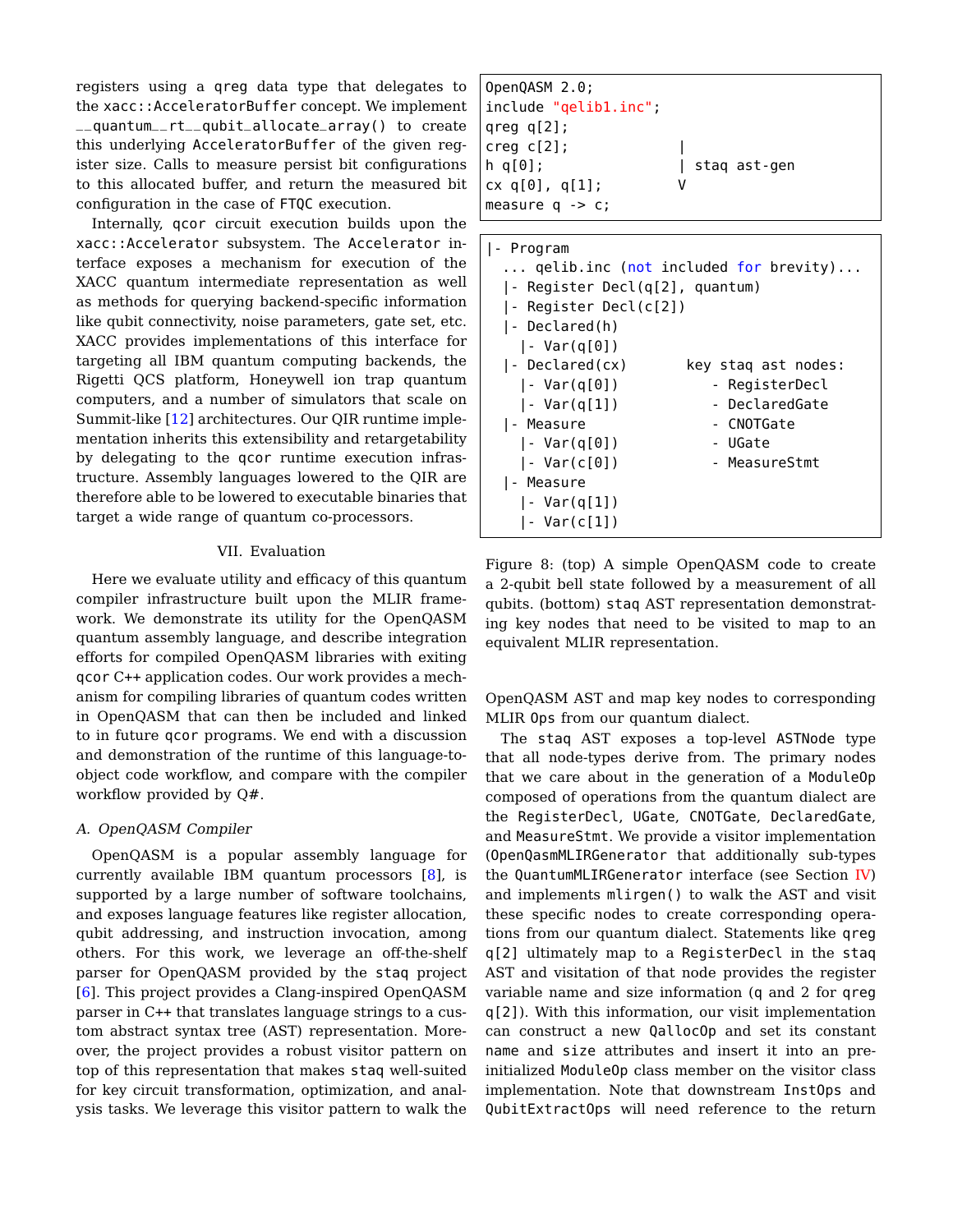<span id="page-9-0"></span>

| \$ qcor bell.qasm |  |  |  |                                          |  |  |
|-------------------|--|--|--|------------------------------------------|--|--|
|                   |  |  |  | \$ ./a.out -qrt nisq -qpu ibm:ibmq_paris |  |  |

Figure 9: Compile the OpenQASM code in Figure [8](#page-8-1) (first line). Run the resultant executable targeting an IBM physical backend (second line).

register from the QallocOp as its input operands, therefore, we store all QallocOp instances in a symbol table stored on as a visitor class member.

Next, for gates that are not U or CNOT (these are separated out in the tree since they represent the common basis gate set on the IBM processor), we visit the DeclaredGate node (h, rx, cx, etc. - these gates ultimately lower to U and CNOT). This node provides information about the name of gate instruction and the qubits being operated on - specifically their address in the pre-allocated quantum register (h q[0] gives us the name h, the register q, and the qubit index 0). Within this visit implementation we leverage this information to construct a new QubitExtractOp that takes the correct QallocOp return operand retrieved from the symbol table, and a mlir::ConstantOp for generating the constant qubit index integer. The return operand from the QubitExtractOp can then be used as an input operand on a constructed InstOp, which is also seeded with corresponding constant attributes for the name of the instruction and any constant gate rotation parameters.

We integrate this workflow within the qcor compiler platform. We provide a qcor-mlir-tool executable that takes an OpenQASM file as input and outputs an LLVM IR assembly file. Optionally, users can pass -emit=mlir, -emit=mlir-llvm, or -emit=llvm to print out the MLIR quantum, MLIR LLVM, or LLVM IR representations to standard out, respectively. Users may also use this tool to compile to LLVM IR with or without a main() entry point (the -no-entrypoint argument causes the workflow to output the LLVM IR without a main function). Note this is useful in mapping OpenQASM source files to executables or libraries for linking later. We have updated the qcor compiler driver to delegate to this tool when passed OpenQASM source files. Users can compile and execute OpenQASM codes as in Figure [9.](#page-9-0)

It is interesting to note that the same parsing process can be performed for other quantum assembly languages. We anticipate that existing parsing mechanisms for languages such as quil, jaqal, and others rely on some sort of parse tree representation that can be traversed with specific general actions being invoked for differing node types. We observe that a number

of languages provide an extended Bachus-Naur form grammar specification that could easily generate parse tree data structures through tools and frameworks like Antlr [\[22\]](#page-11-24). Frameworks such as this also provide listener and visitor patterns which can be leveraged to create quantum Ops and effectively map the language to our MLIR quantum dialect.

## <span id="page-9-2"></span>B. Linking to Compiled Assembly Code

The ability to compile assembly languages with qcor using the -no-entrypoint command line option enables one to produce libraries of quantum functions that one should be able to link to and invoke from existing C++ application codes. To do this, one would need some means to retrieve execution results from the linked OpenQASM function. In qcor, execution results are persisted to an allocated qreg instance, so what we need is a mechanism for passing an allocated qreg to the quantum function provided by the compiled object file. To achieve this, we extend the quantum dialect with a SetQregOp operation that takes as in put a value of opaque type qreg. Runtime implementations are free to define the qreg and provide it

```
$ qcor -no-entrypoint bell.qasm
$ ls
   bell.o bell.qasm
----------------------------------------------
#include "qcor.hpp"
// Macro that maps to
// extern "C" void bell(qreg);
include_qcor_qasm(bell)
int main() {
   auto q = qalloc(2);
   // Function from bell.o
   bell(q)
   for (auto [bit, count] : q.counts()) {
      print(bit, ":", count);
   }
   return 0;
}
----------------------------------------------
$ qcor bell.o test.cpp -o test.x
$ ./test.x -qrt nisq -shots 2048 -qpu aer
00 : 1025
11 : 1023
```
Figure 10: Code snippet demonstrating the compilation of an OpenQASM code and subsequent linking within a standard qcor C++ code.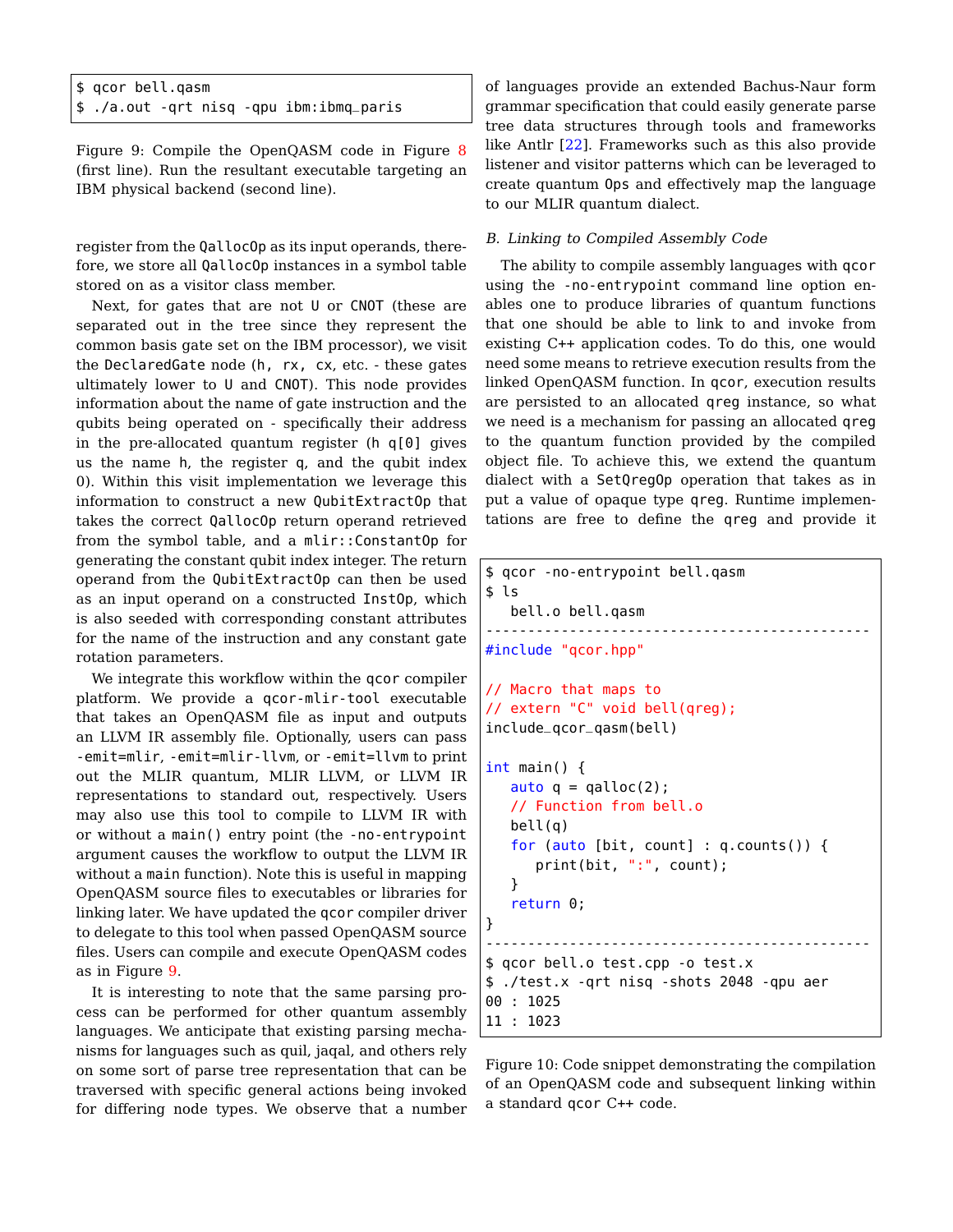at the link phase, and we map it to the qcor qreg data type. The SetQregOp operation lowers to a new runtime function we define in the QIR API specification \_\_quantum\_\_rt\_\_set\_qreg(qreg\*), and is injected at the start of the top-level, entry-point quantum MLIR function. Our implementation provides this function and takes the qreg for use in persisting measurement results.

This functionality promotes the ability for programmers to define quantum code in stand-alone Open-QASM source files, compile them with qcor (delegating to our qcor-mlir-tool to generate LLVM IR) using the -no-entrypoint flag, and link them into other qcor codes for invocation of the pre-compiled quantum assembly code. Figure [10](#page-9-1) demonstrates this workflow, where users compile OpenQASM to an object file, call a pre-defined macro include\_qcor\_qasm() to setup the external linkage, and then call the function like any other C++ function.

#### C. Compiler Benchmarks

In this evaluation, we compare the compilation time of the QCOR compiler using the MLIR-based compilation workflow vs. the code-rewrite via syntax handler plugin approach. Specifically, in the hierarchical MLIR compilation workflow, the compilation runtime involves QASM to MLIR to QIR lowering and LLVM IR compilation (via llvm-as and llc -filetype=obj. On the other hand, when using the syntax handler, we embed the QASM source into the .cpp source file as a quantum kernel and use QCOR to compile the mixed quantum-classical source.

For comparison, we transpile the QASM test cases into Q# and time the Q# compilation<sup>[1](#page-10-0)</sup>. The result is shown in Figure [11](#page-10-1) for a set of OpenQASM source files [\[25\]](#page-11-25) for common arithmetic quantum algorithms, such as adder, quantum Fourier transform, etc.

The benefit of hierarchical lowering via MLIR to compilation time is significant (up to 1 to 2 order of magnitude) compared to the Clang syntax-hander plugin (CSP) approach [\[21\]](#page-11-14). It is worth noting that the CSP approach comprises two steps: (1) transformation of embedded QASM into C++ data structures and (2) compilation of the rewritten source code. The second step is equivalent to the compilation workflow of the Q# compiler since the QASM sources have been transpiled into Q# code.

Both the Q# and QCOR-CSP compilers can handle higher-level language constructs, such as conditional statements, loops, function calls, etc., thus, are gearing towards quantum kernels written in that manner.

<span id="page-10-1"></span>

Figure 11: Compilation time comparison between MLIR-based (QCOR-MLIR) and syntax handler pluginbased (QCOR-CSP) QCOR compilation and the Q# compiler (QSharp). The test cases are flattened OpenQASM source files for the QCOR compiler and transpiled Q# sources for the Q# compiler. In this plot, the x-axis represents individual test cases sorted by the runtime of the QCOR-MLIR compiler.

On the other hand, direct QASM to MLIR then QIR lowering and external linkage, as demonstrated in sub-section [VII-B,](#page-9-2) is a more efficient compilation approach to integrate pure QASM kernels into the heterogeneous quantum-classical programming workflow of QCOR.

# VIII. Conclusion

We have presented a compilation infrastructure for quantum assembly languages that builds upon the extensible and reusable MLIR infrastructure and enables progressive lowering to the LLVM IR in a manner that is adherent to the Microsoft quantum intermediate representation (QIR). We extend the MLIR with a new dialect for quantum computing exposing operations for qubit memory management, addressing, and quantum instruction invocation. We have provided lowering routines for taking this operations to valid operations in the LLVM dialect. Our LLVM representation adheres to the QIR, and we provide a runtime API implementation that delegates execution to the qcor runtime library. We demonstrate the utility of this approach for a prototypical assembly language - OpenQASM. Our work enables quantum-classical compilation to executables or libraries, and for the latter can be leveraged within existing application use cases.

We see this work as a foundational layer for continued development of quantum-classical compilers, frameworks, and tools. We envision the current Open-QASM workflow as a template that other developers may follow to extend this MLIR compiler workflow to

<span id="page-10-0"></span><sup>1</sup>Command-line Q# compiler (qsc) from Microsoft Quantum SDK version 0.14.2011120240 for Linux